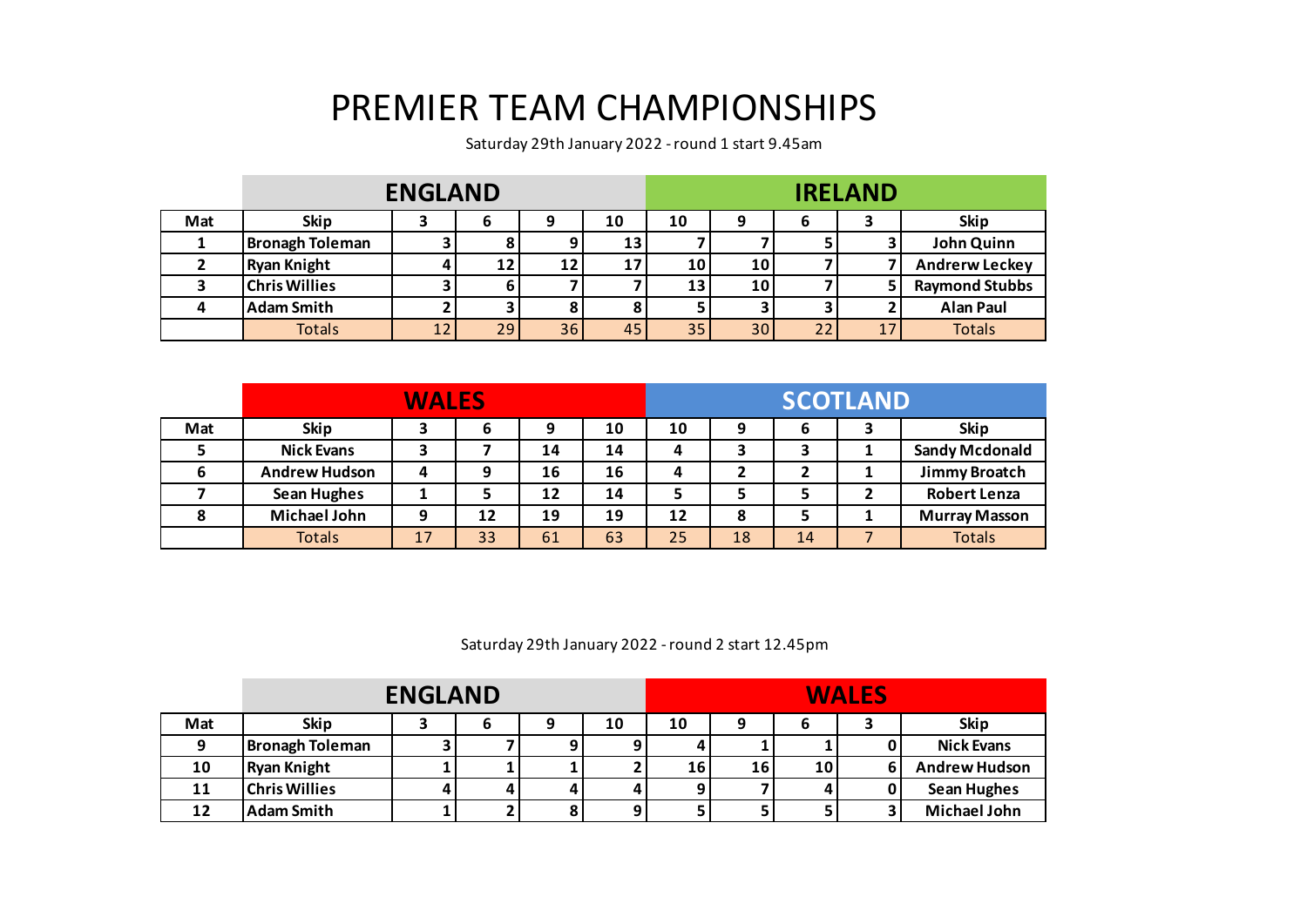|  | Totals |  | $\mathbf{u}$ | $\sim$ $\sim$<br>$\sim$ | $\sim$<br>$\mathbf{v}$<br><b>College College</b> | -271 | ാറ<br><b><i><u>ALCOHOL: 2005</u></i></b> | $\sim$ $\sim$<br>$\sim$ |  | $\sim$<br>. .<br>lais |
|--|--------|--|--------------|-------------------------|--------------------------------------------------|------|------------------------------------------|-------------------------|--|-----------------------|
|--|--------|--|--------------|-------------------------|--------------------------------------------------|------|------------------------------------------|-------------------------|--|-----------------------|

|     |                       | <b>IRELAND</b> |    |    |                 | <b>SCOTLAND</b> |    |   |  |                       |
|-----|-----------------------|----------------|----|----|-----------------|-----------------|----|---|--|-----------------------|
| Mat | <b>Skip</b>           |                | ь  |    | 10              | 10              |    | 6 |  | <b>Skip</b>           |
| 13  | John Quinn            | 6              |    | 12 | 13              |                 |    |   |  | <b>Sandy Mcdonald</b> |
| 14  | <b>Andrerw Leckey</b> | 3.             | 14 | 20 | 20 <sub>1</sub> |                 |    |   |  | Jimmy Broatch         |
| 15  | <b>Raymond Stubbs</b> |                |    | 14 | 16 <sub>1</sub> |                 |    |   |  | <b>Robert Lenza</b>   |
| 16  | <b>Alan Paul</b>      |                | 10 | 12 | 14              |                 |    |   |  | <b>Murray Masson</b>  |
|     | <b>Totals</b>         | 19             | 44 | 58 | 63              | 15              | 13 |   |  | <b>Totals</b>         |

## PREMIER TEAM CHAMPIONSHIPS

Saturday 29th January 2022 - round 3 start 15.45pm

|     |                      | <b>WALES</b> |    |    |    | <b>IRELAND</b> |                 |    |   |                       |
|-----|----------------------|--------------|----|----|----|----------------|-----------------|----|---|-----------------------|
| Mat | <b>Skip</b>          |              | b  |    | 10 | 10             |                 | b  |   | <b>Skip</b>           |
|     | <b>Andrew Hudson</b> |              |    |    |    | 12             | 10              |    |   | <b>Andrerw Leckey</b> |
|     | <b>Nick Evans</b>    |              |    |    |    | 12             | 12              |    |   | John Quinn            |
|     | <b>Michael John</b>  |              |    |    |    | 11             | 10 <sub>1</sub> | ь  | 0 | <b>Raymond Stubbs</b> |
|     | <b>Sean Hughes</b>   |              |    |    |    | 10             | 10              |    |   | <b>Alan Paul</b>      |
|     | <b>Totals</b>        | 5            | 9. | 13 | 16 | 45             | 42              | 30 |   | <b>Totals</b>         |

|     |                        | <b>ENGLAND</b> |                 |    |                 | <b>SCOTLAND</b> |    |    |    |                       |
|-----|------------------------|----------------|-----------------|----|-----------------|-----------------|----|----|----|-----------------------|
| Mat | <b>Skip</b>            |                | 6               | 9  | 10              | 10              | 9  | 6  |    | <b>Skip</b>           |
|     | <b>Ryan Knight</b>     |                |                 |    |                 |                 |    |    |    | Jimmy Broatch         |
|     | <b>Bronagh Toleman</b> |                | 12              | 15 | 15              |                 |    |    |    | <b>Sandy Mcdonald</b> |
|     | <b>Adam Smith</b>      |                |                 |    |                 | 16              | 15 | 12 | ь  | <b>Murray Masson</b>  |
|     | <b>Chris Willies</b>   |                | 11              | 13 | 13 <sub>1</sub> | 6               |    |    |    | <b>Robert Lenza</b>   |
|     | <b>Totals</b>          | 12             | 30 <sub>1</sub> | 41 | 42              | 38 <sub>1</sub> | 34 | 24 | 14 | <b>Totals</b>         |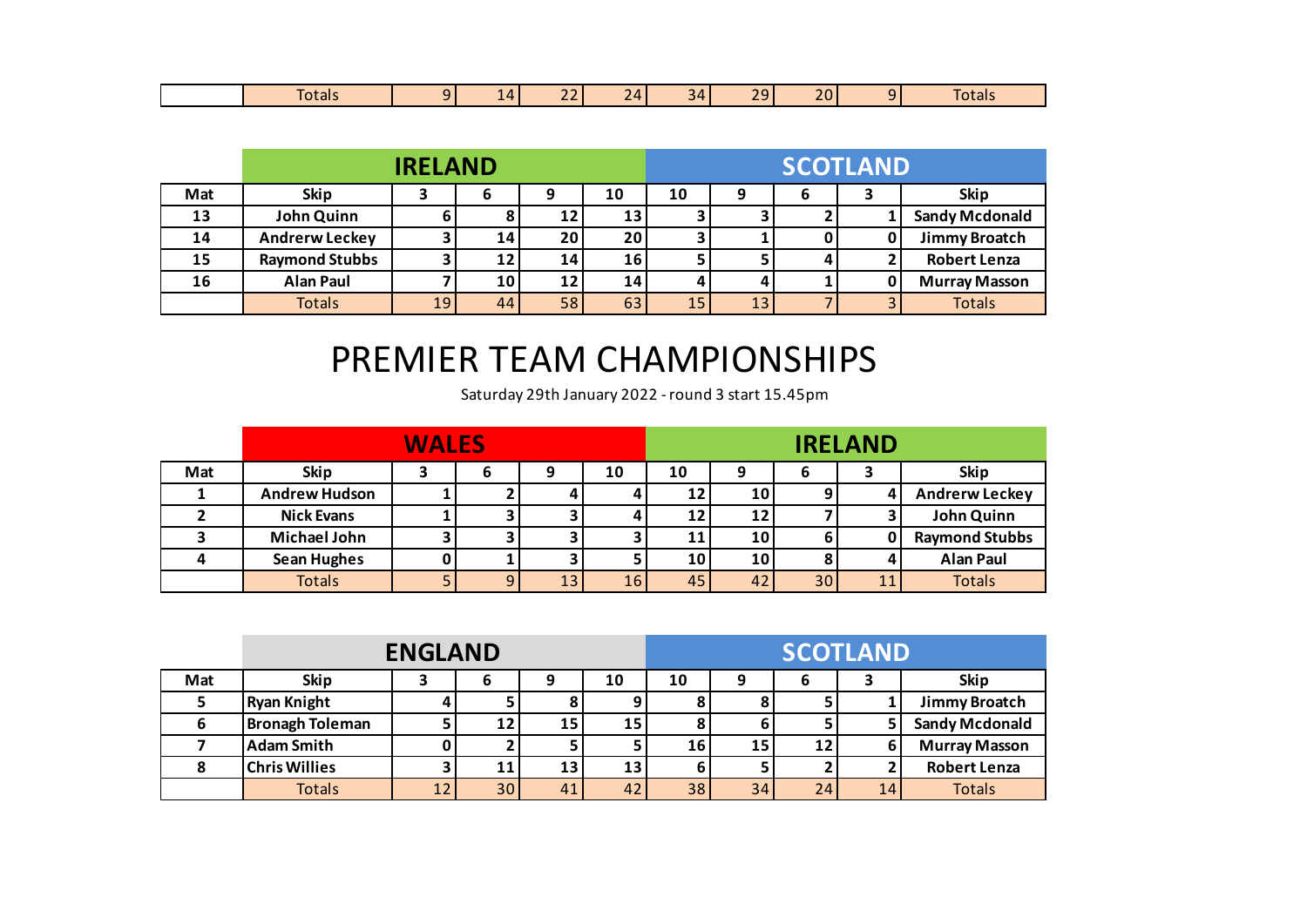|     |                        | <b>ENGLAND</b> |    |    |    |    |    |    | <b>IRELAND</b> |                       |
|-----|------------------------|----------------|----|----|----|----|----|----|----------------|-----------------------|
| Mat | <b>Skip</b>            |                | 6  |    | 10 | 10 | q  | O  |                | <b>Skip</b>           |
| Ω   | <b>Adam Smith</b>      |                |    | 10 | 11 |    |    |    |                | <b>Raymond Stubbs</b> |
| 10  | <b>Chris Willies</b>   | 0              |    |    |    | 19 | 16 | 12 | 11             | <b>Alan Paul</b>      |
| 11  | <b>Ryan Knight</b>     |                |    | 11 | 11 |    |    |    |                | John Quinn            |
| 12  | <b>Bronagh Toleman</b> | 0              |    |    | 5. |    |    | 6  |                | <b>Anrew Leckey</b>   |
|     | <b>Totals</b>          | 8              | 21 | 31 | 34 | 41 | 38 | 24 | 21             | <b>Totals</b>         |

## Sunday 30th January 2022 - round 4 start 9.00am

|     |                      | <b>WALES</b> |    |                 |    | <b>SCOTLAND</b> |    |    |                |                       |
|-----|----------------------|--------------|----|-----------------|----|-----------------|----|----|----------------|-----------------------|
| Mat | <b>Skip</b>          |              | 6  | 9               | 10 | 10              | 9  | 6  |                | <b>Skip</b>           |
| 13  | <b>Sean Hughes</b>   | כ            |    |                 | 10 | 6               |    |    |                | <b>Murray Masson</b>  |
| 14  | <b>Michael John</b>  | ь            |    | 11              | 11 | 9,              |    |    |                | <b>Robert Lenza</b>   |
| 15  | <b>Nick Evans</b>    |              |    |                 | ь  | 9               |    |    |                | Jimmy Broatch         |
| 16  | <b>Andrew Hudson</b> |              |    | 11              | 16 |                 |    |    |                | <b>Sandy Mcdonald</b> |
|     | <b>Totals</b>        | 15           | 21 | 36 <sub>1</sub> | 43 | 31              | 31 | 18 | $\overline{4}$ | <b>Totals</b>         |

## PREMIER TEAM CHAMPIONSHIPS

Sunday 30th January 2022 - round 5 start 10.30 am

|     |                       | <b>SCOTLAND</b> |  |    | <b>IRELAND</b> |    |    |    |                       |
|-----|-----------------------|-----------------|--|----|----------------|----|----|----|-----------------------|
| Mat | <b>Skip</b>           |                 |  | 10 | 10             |    |    |    | <b>Skip</b>           |
|     | <b>Murray Masson</b>  |                 |  |    | 14             | 14 |    |    | <b>Raymond Stubbs</b> |
|     | <b>Robert Lenza</b>   |                 |  |    |                |    |    |    | <b>Alan Paul</b>      |
|     | Jimmy Broatch         |                 |  | 4  | 14             | 14 | 11 |    | John Quinn            |
|     | <b>Sandy Mcdonald</b> |                 |  |    | 19             | 18 | 13 | 13 | <b>Anrew Leckey</b>   |